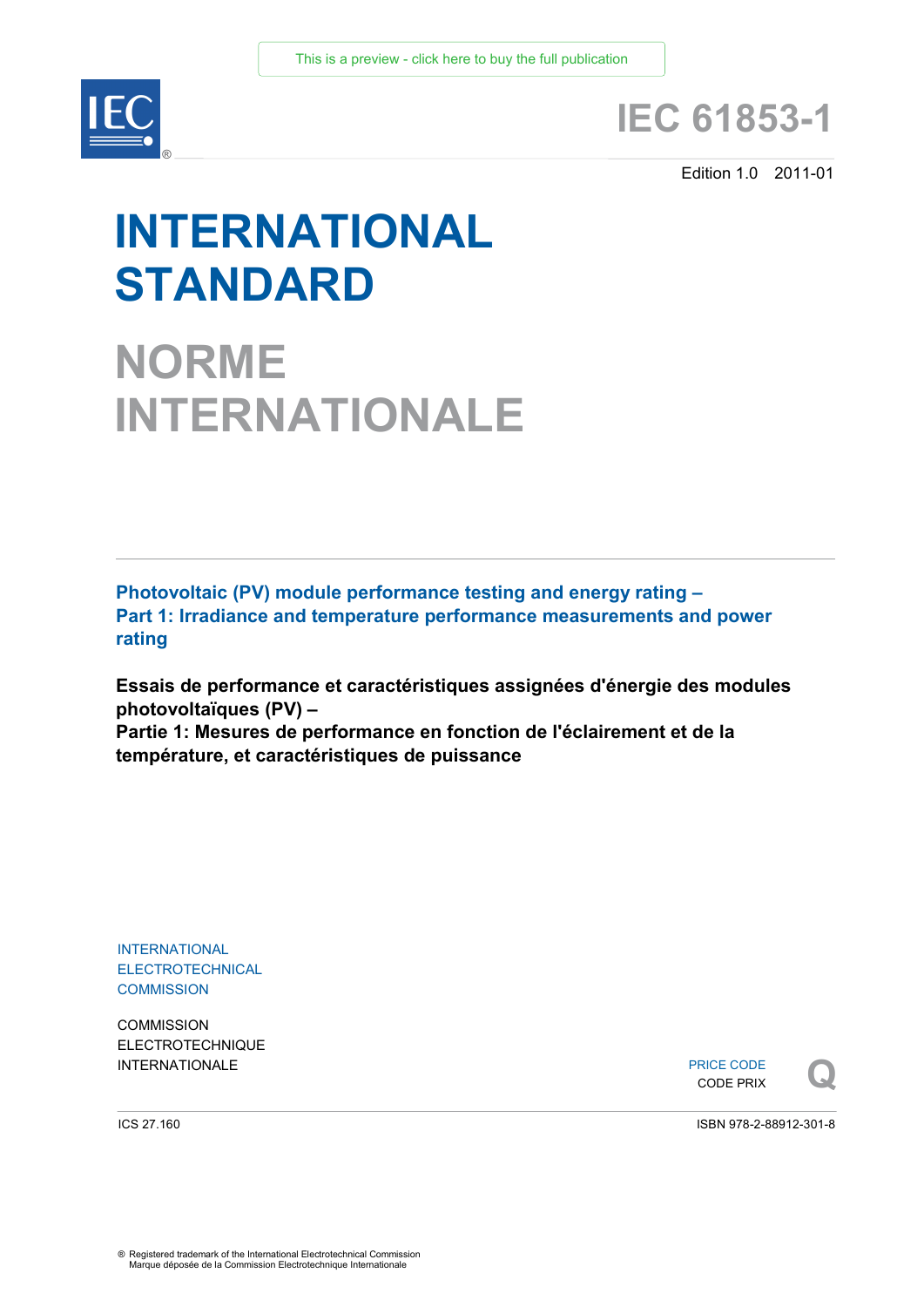$-2-$ 

# **CONTENTS**

| 1 |                                                                     |                                                                                                        |  |  |  |  |
|---|---------------------------------------------------------------------|--------------------------------------------------------------------------------------------------------|--|--|--|--|
| 2 |                                                                     |                                                                                                        |  |  |  |  |
| 3 |                                                                     |                                                                                                        |  |  |  |  |
| 4 |                                                                     |                                                                                                        |  |  |  |  |
| 5 |                                                                     |                                                                                                        |  |  |  |  |
| 6 |                                                                     |                                                                                                        |  |  |  |  |
| 7 |                                                                     |                                                                                                        |  |  |  |  |
|   | 7.1                                                                 |                                                                                                        |  |  |  |  |
|   | 7.2                                                                 |                                                                                                        |  |  |  |  |
|   | 7.3                                                                 |                                                                                                        |  |  |  |  |
|   | 7.4                                                                 |                                                                                                        |  |  |  |  |
|   | 7.5                                                                 |                                                                                                        |  |  |  |  |
|   | 7.6                                                                 |                                                                                                        |  |  |  |  |
| 8 | Procedure for irradiance and temperature performance measurements 9 |                                                                                                        |  |  |  |  |
|   | 8.1                                                                 |                                                                                                        |  |  |  |  |
|   | 8.2                                                                 |                                                                                                        |  |  |  |  |
|   | 8.3                                                                 |                                                                                                        |  |  |  |  |
|   | 8.4                                                                 |                                                                                                        |  |  |  |  |
|   | 8.5                                                                 |                                                                                                        |  |  |  |  |
| 9 |                                                                     |                                                                                                        |  |  |  |  |
|   | 9.1                                                                 |                                                                                                        |  |  |  |  |
|   |                                                                     | 9.1.1                                                                                                  |  |  |  |  |
|   |                                                                     | Interpolation of $I_{sc}$ , $V_{oc}$ , $V_{max}$ and $P_{max}$ with respect to temperature 15<br>9.1.2 |  |  |  |  |
|   |                                                                     | 9.1.3                                                                                                  |  |  |  |  |
|   |                                                                     | 9.1.4                                                                                                  |  |  |  |  |
|   |                                                                     | 9.1.5                                                                                                  |  |  |  |  |
|   |                                                                     | 9.1.6                                                                                                  |  |  |  |  |
|   | 9.2                                                                 |                                                                                                        |  |  |  |  |
|   |                                                                     |                                                                                                        |  |  |  |  |
|   |                                                                     | Figure 1 - Positions for measuring the temperature of the test module behind the cells  11             |  |  |  |  |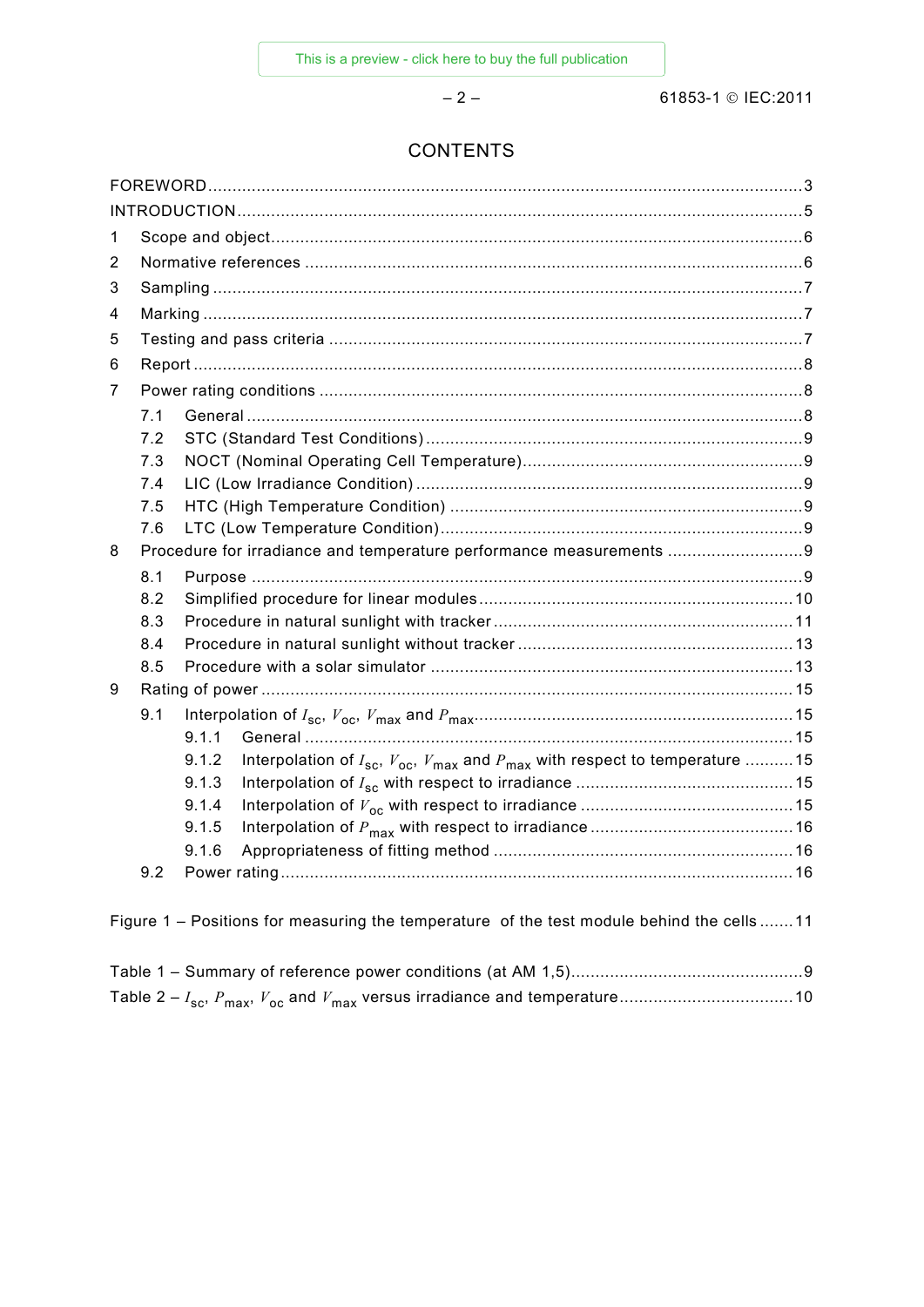61853-1 © IEC:2011 – 3 –

# INTERNATIONAL ELECTROTECHNICAL COMMISSION  $\overline{\phantom{a}}$

#### **PHOTOVOLTAIC (PV) MODULE PERFORMANCE TESTING AND ENERGY RATING –**

#### **Part 1: Irradiance and temperature performance measurements and power rating**

#### FOREWORD

- 1) The International Electrotechnical Commission (IEC) is a worldwide organization for standardization comprising all national electrotechnical committees (IEC National Committees). The object of IEC is to promote international co-operation on all questions concerning standardization in the electrical and electronic fields. To this end and in addition to other activities, IEC publishes International Standards, Technical Specifications, Technical Reports, Publicly Available Specifications (PAS) and Guides (hereafter referred to as "IEC Publication(s)"). Their preparation is entrusted to technical committees; any IEC National Committee interested in the subject dealt with may participate in this preparatory work. International, governmental and nongovernmental organizations liaising with the IEC also participate in this preparation. IEC collaborates closely with the International Organization for Standardization (ISO) in accordance with conditions determined by agreement between the two organizations.
- 2) The formal decisions or agreements of IEC on technical matters express, as nearly as possible, an international consensus of opinion on the relevant subjects since each technical committee has representation from all interested IEC National Committees.
- 3) IEC Publications have the form of recommendations for international use and are accepted by IEC National Committees in that sense. While all reasonable efforts are made to ensure that the technical content of IEC Publications is accurate, IEC cannot be held responsible for the way in which they are used or for any misinterpretation by any end user.
- 4) In order to promote international uniformity, IEC National Committees undertake to apply IEC Publications transparently to the maximum extent possible in their national and regional publications. Any divergence between any IEC Publication and the corresponding national or regional publication shall be clearly indicated in the latter.
- 5) IEC itself does not provide any attestation of conformity. Independent certification bodies provide conformity assessment services and, in some areas, access to IEC marks of conformity. IEC is not responsible for any services carried out by independent certification bodies.
- 6) All users should ensure that they have the latest edition of this publication.
- 7) No liability shall attach to IEC or its directors, employees, servants or agents including individual experts and members of its technical committees and IEC National Committees for any personal injury, property damage or other damage of any nature whatsoever, whether direct or indirect, or for costs (including legal fees) and expenses arising out of the publication, use of, or reliance upon, this IEC Publication or any other IEC Publications.
- 8) Attention is drawn to the Normative references cited in this publication. Use of the referenced publications is indispensable for the correct application of this publication.
- 9) Attention is drawn to the possibility that some of the elements of this IEC Publication may be the subject of patent rights. IEC shall not be held responsible for identifying any or all such patent rights.

International Standard IEC 61853-1 has been prepared by IEC technical committee 82: Solar photovoltaic energy systems.

The text of this standard is based on the following documents:

| <b>FDIS</b> | Report on voting |
|-------------|------------------|
| 82/613/FDIS | 82/622/RVD       |

Full information on the voting for the approval of this standard can be found in the report on voting indicated in the above table.

This publication has been drafted in accordance with the ISO/IEC Directives, Part 2.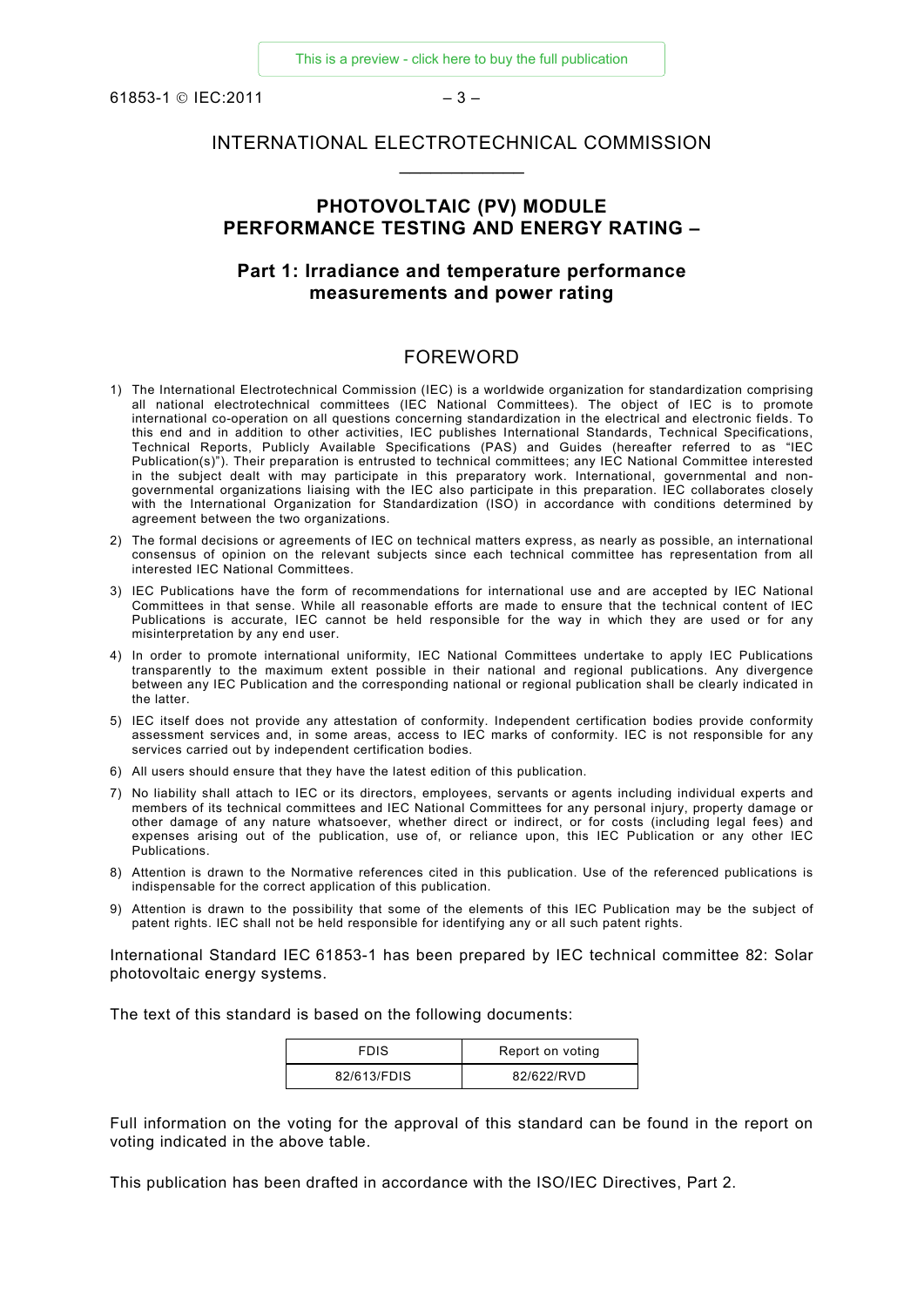$-4 -$  61853-1 © IEC:2011

A list of all parts of the IEC 61853 series can be found, under the general title *Photovoltaic (PV) module performance testing and energy rating*, on the IEC website.

The committee has decided that the contents of this publication will remain unchanged until the stability date indicated on the IEC web site under "http://webstore.iec.ch" in the data related to the specific publication. At this date, the publication will be

- reconfirmed,
- withdrawn,
- replaced by a revised edition, or
- amended.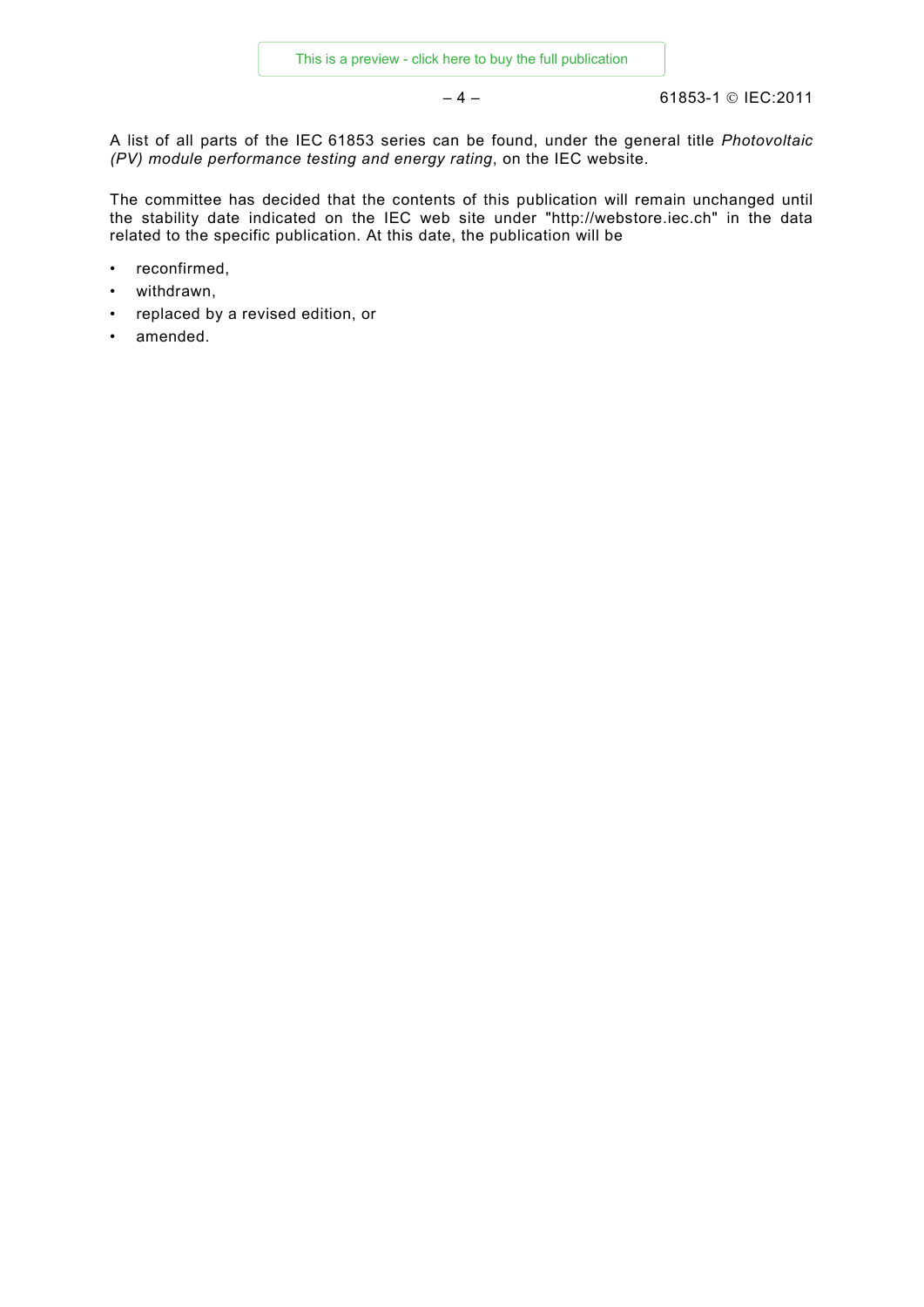61853-1 © IEC:2011 – 5 –

#### INTRODUCTION

This International Standard series establishes IEC requirements for evaluating PV module performance based on power (watts), energy (watt-hours) and performance ratio (PR). It is written to be applicable to all PV technologies including non-linear devices, but the methodology does not take into account transient behaviour such as light induced changes and/or thermal annealing.

Included in the IEC 61853 series of standards are: a guide to mapping module performance over a wide range of temperature and irradiance conditions; methods for characterising spectral and angular effects; definition of reference climatic profiles (temperature and irradiance); methods for evaluating instantaneous power and energy results; and a method for stating these results in the form of a numerical rating.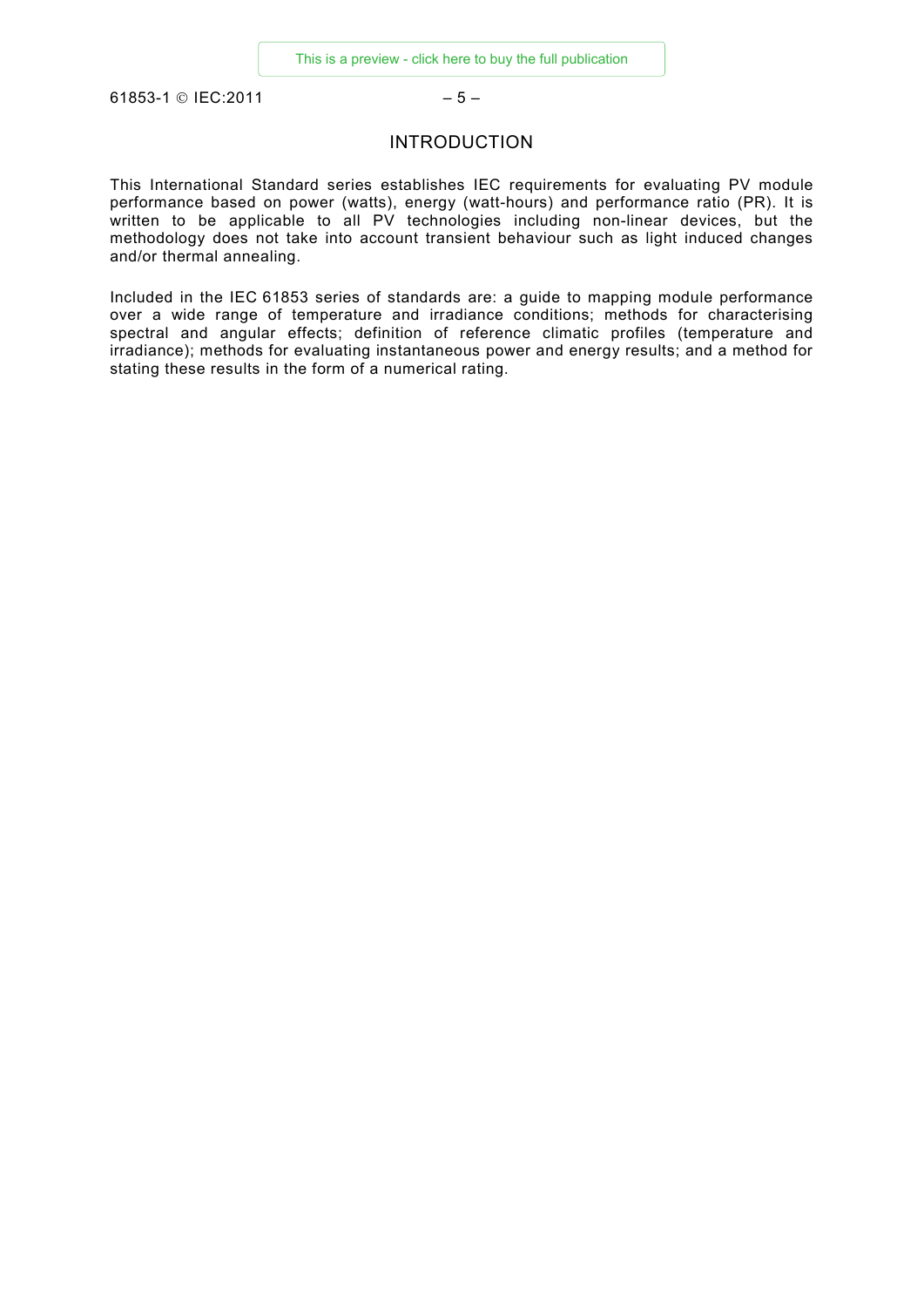$-6 -$  61853-1 © IEC:2011

#### **PHOTOVOLTAIC (PV) MODULE PERFORMANCE TESTING AND ENERGY RATING –**

# **Part 1: Irradiance and temperature performance measurements and power rating**

#### **1 Scope and object**

This part of IEC 61853 describes requirements for evaluating PV module performance in terms of power (watts) rating over a range of irradiances and temperatures. IEC 61853-2 describes test procedures for measuring the performance effect of angle of incidence; the estimation of module temperature from irradiance, ambient temperature and wind speed; and impact of spectral response on energy production. IEC 61853-3 describes the calculations of PV module energy (watt-hours) ratings. IEC 61853-4 describes the standard time periods and weather conditions that can be utilized for calculating standardized energy ratings.

The object of this part of IEC 61853 is to define a testing and rating system, which provides the PV module power (watts) at maximum power operation for a set of defined conditions. A second purpose is to provide a full set of characterization parameters for the module under various values of irradiance and temperature. This set of measurements is required in order to perform the module energy rating described in IEC 61853-3.

#### **2 Normative references**

The following referenced documents are indispensable for the application of this document. For dated references, only the edition cited applies. For undated references, the latest edition of the referenced document (including any amendments) applies.

IEC 60410, *Sampling plans and procedures for inspection by attributes*

IEC 60891:2009, *Photovoltaic devices – Procedures for temperature and irradiance corrections to measured I-V characteristics*

IEC 60904-1, *Photovoltaic devices – Part 1: Measurement of photovoltaic current-voltage characteristics*

IEC 60904-2, *Photovoltaic devices – Part 2: Requirements for reference solar devices*

IEC 60904-3, *Photovoltaic devices – Part 3: Measurement principles for terrestrial photovoltaic (PV) solar devices with reference spectral irradiance data*

IEC 60904-5, *Photovoltaic devices – Part 5: Determination of equivalent cell temperature (ECT) of photovoltaic (PV) devices by the open-circuit voltage method*

IEC 60904-7, *Photovoltaic devices – Part 7: Computation of spectral mismatch correction for measurements of photovoltaic devices* 

IEC 60904-9, *Photovoltaic devices – Part 9: Solar simulator performance requirements*

IEC 60904-10, *Photovoltaic devices – Part 10: Methods of linearity measurement*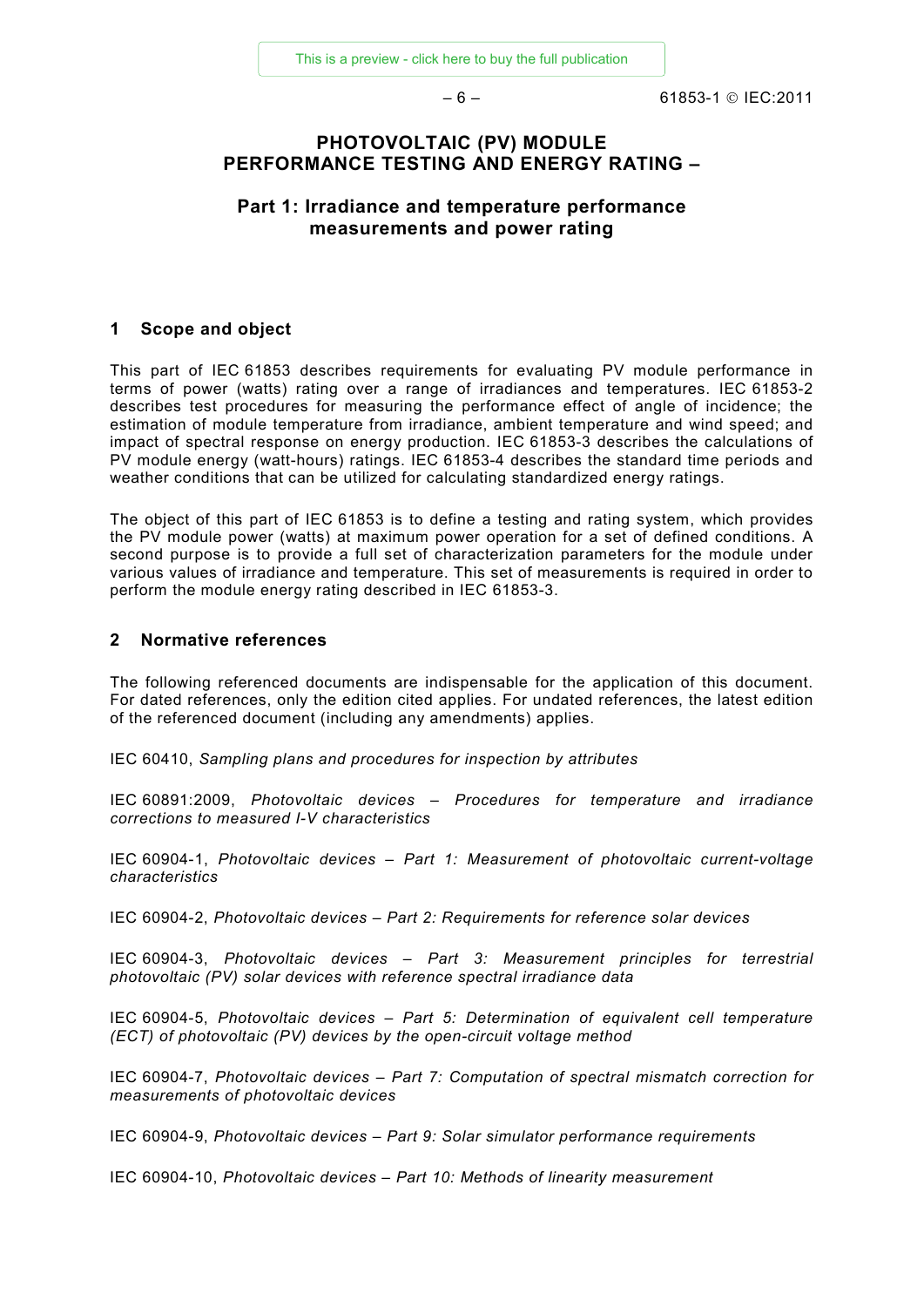61853-1 © IEC:2011 – 7 –

IEC 61215:2005, *Crystalline silicon terrestrial photovoltaic (PV) modules – Design qualification and type approval*

IEC 61646:2008, *Thin film terrestrial photovoltaic (PV) modules – Design qualification and type approval*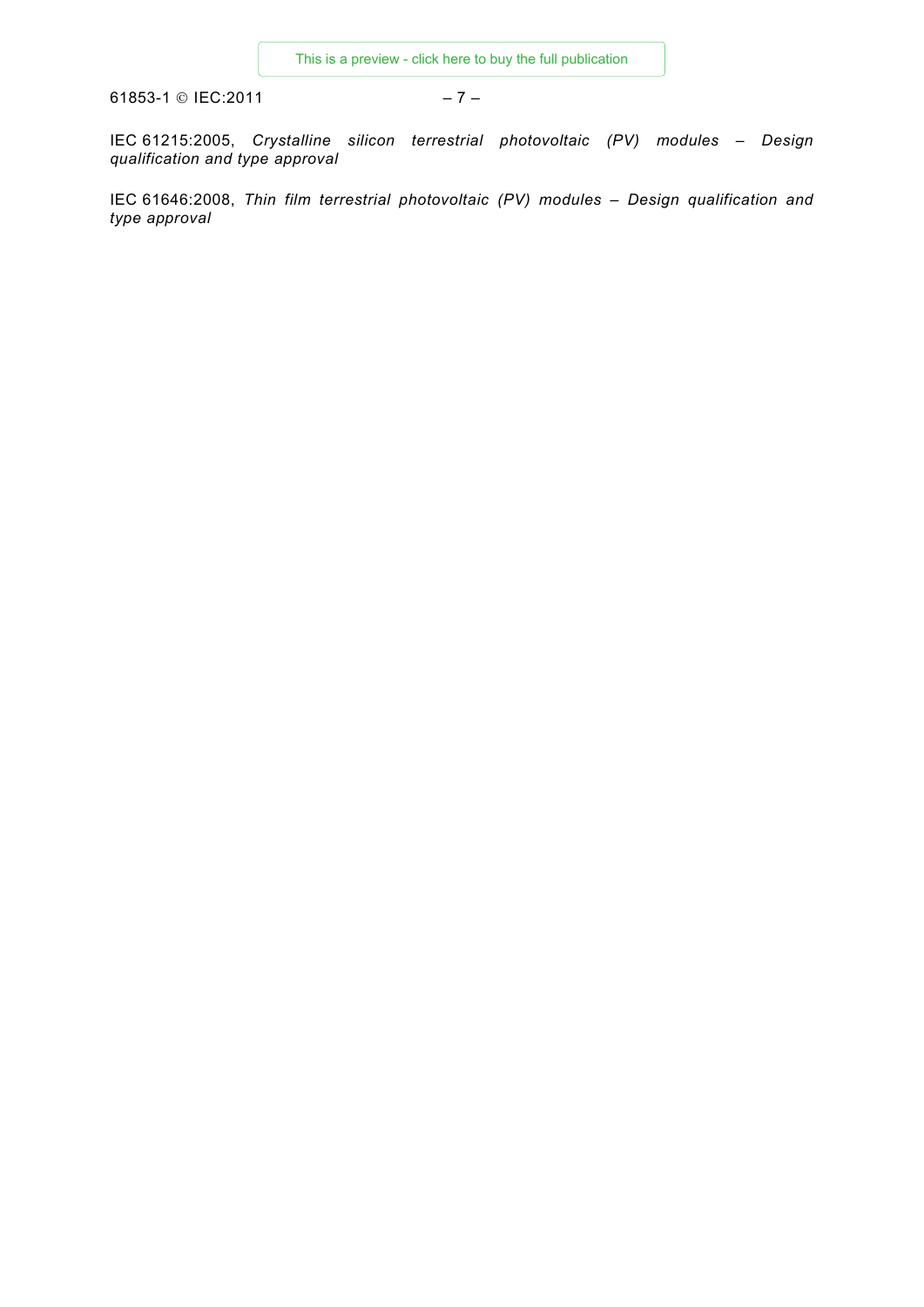# SOMMAIRE

| 1                                                                                                             |                                                                                  |       |                                                                                               |  |  |  |  |  |
|---------------------------------------------------------------------------------------------------------------|----------------------------------------------------------------------------------|-------|-----------------------------------------------------------------------------------------------|--|--|--|--|--|
| 2                                                                                                             |                                                                                  |       |                                                                                               |  |  |  |  |  |
| 3                                                                                                             |                                                                                  |       |                                                                                               |  |  |  |  |  |
| 4                                                                                                             |                                                                                  |       |                                                                                               |  |  |  |  |  |
| 5                                                                                                             |                                                                                  |       |                                                                                               |  |  |  |  |  |
| 6                                                                                                             |                                                                                  |       |                                                                                               |  |  |  |  |  |
| 7                                                                                                             |                                                                                  |       |                                                                                               |  |  |  |  |  |
|                                                                                                               | 7.1                                                                              |       |                                                                                               |  |  |  |  |  |
|                                                                                                               | 7.2                                                                              |       |                                                                                               |  |  |  |  |  |
|                                                                                                               | 7.3                                                                              |       | NOCT (Température nominale de fonctionnement des cellules)25                                  |  |  |  |  |  |
|                                                                                                               | 7.4                                                                              |       |                                                                                               |  |  |  |  |  |
|                                                                                                               | 7.5                                                                              |       |                                                                                               |  |  |  |  |  |
|                                                                                                               | 7.6                                                                              |       |                                                                                               |  |  |  |  |  |
| 8                                                                                                             |                                                                                  |       | Procédure de mesures de performance en fonction de l'éclairement et de la                     |  |  |  |  |  |
|                                                                                                               |                                                                                  |       |                                                                                               |  |  |  |  |  |
|                                                                                                               | 8.1                                                                              |       |                                                                                               |  |  |  |  |  |
|                                                                                                               | 8.2                                                                              |       |                                                                                               |  |  |  |  |  |
|                                                                                                               | 8.3                                                                              |       | Procédure sous lumière solaire naturelle avec système de suivi28                              |  |  |  |  |  |
|                                                                                                               | 8.4<br>8.5                                                                       |       | Procédure sous lumière solaire naturelle sans système de suivi30                              |  |  |  |  |  |
| 9                                                                                                             |                                                                                  |       |                                                                                               |  |  |  |  |  |
|                                                                                                               | 9.1                                                                              |       |                                                                                               |  |  |  |  |  |
|                                                                                                               |                                                                                  | 9.1.1 |                                                                                               |  |  |  |  |  |
|                                                                                                               |                                                                                  | 9.1.2 | Interpolation de $I_{sc}$ , $V_{oc}$ , $V_{max}$ et $P_{max}$ par rapport à la température 32 |  |  |  |  |  |
|                                                                                                               |                                                                                  | 9.1.3 |                                                                                               |  |  |  |  |  |
|                                                                                                               |                                                                                  | 9.1.4 |                                                                                               |  |  |  |  |  |
|                                                                                                               |                                                                                  | 9.1.5 |                                                                                               |  |  |  |  |  |
|                                                                                                               |                                                                                  | 9.1.6 |                                                                                               |  |  |  |  |  |
|                                                                                                               | 9.2                                                                              |       |                                                                                               |  |  |  |  |  |
|                                                                                                               |                                                                                  |       |                                                                                               |  |  |  |  |  |
|                                                                                                               |                                                                                  |       | Figure 1 – Positions de mesure de la température du module en essai derrière les              |  |  |  |  |  |
|                                                                                                               |                                                                                  |       |                                                                                               |  |  |  |  |  |
|                                                                                                               |                                                                                  |       |                                                                                               |  |  |  |  |  |
|                                                                                                               | Tableau 1 – Résumé des conditions de puissance de référence (Masse d'air 1,5) 26 |       |                                                                                               |  |  |  |  |  |
| Tableau 2 – $I_{sc}$ , $P_{max}$ , $V_{oc}$ et $V_{max}$ en fonction de l'éclairement et de la température 27 |                                                                                  |       |                                                                                               |  |  |  |  |  |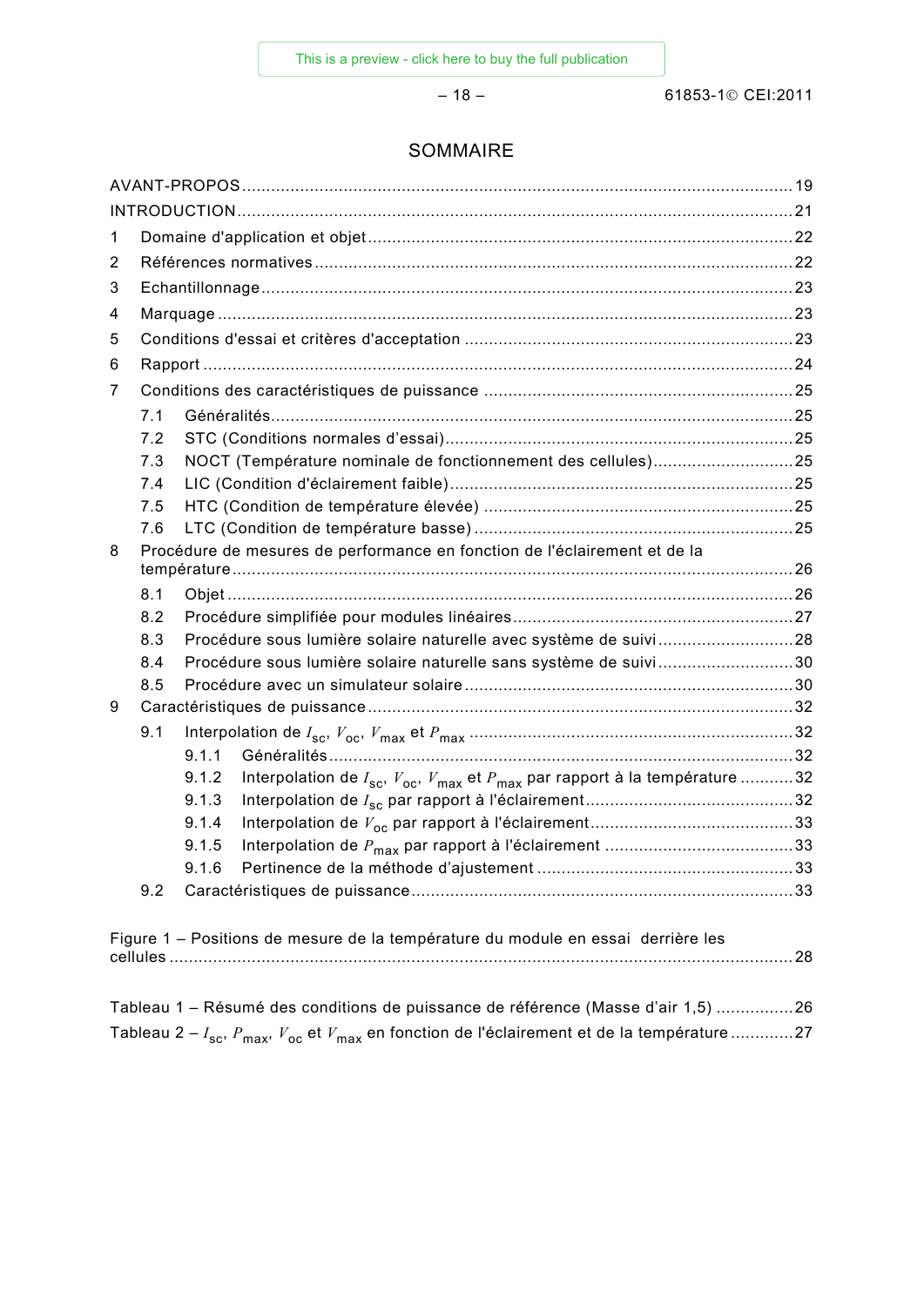$61853-1$  © CEI:2011 – 19 –

# COMMISSION ÉLECTROTECHNIQUE INTERNATIONALE  $\overline{\phantom{a}}$

# **ESSAIS DE PERFORMANCE ET CARACTÉRISTIQUES ASSIGNÉES D'ÉNERGIE DES MODULES PHOTOVOLTAÏQUES (PV) –**

#### **Partie 1: Mesures de performance en fonction de l'éclairement et de la température, et caractéristiques de puissance**

#### AVANT-PROPOS

- 1) La Commission Electrotechnique Internationale (CEI) est une organisation mondiale de normalisation composée de l'ensemble des comités électrotechniques nationaux (Comités nationaux de la CEI). La CEI a pour objet de favoriser la coopération internationale pour toutes les questions de normalisation dans les domaines de l'électricité et de l'électronique. A cet effet, la CEI – entre autres activités – publie des Normes internationales, des Spécifications techniques, des Rapports techniques, des Spécifications accessibles au public (PAS) et des Guides (ci-après dénommés "Publication(s) de la CEI"). Leur élaboration est confiée à des comités d'études, aux travaux desquels tout Comité national intéressé par le sujet traité peut participer. Les organisations internationales, gouvernementales et non gouvernementales, en liaison avec la CEI, participent également aux travaux. La CEI collabore étroitement avec l'Organisation Internationale de Normalisation (ISO), selon des conditions fixées par accord entre les deux organisations.
- 2) Les décisions ou accords officiels de la CEI concernant les questions techniques représentent, dans la mesure du possible, un accord international sur les sujets étudiés, étant donné que les Comités nationaux de la CEI intéressés sont représentés dans chaque comité d'études.
- 3) Les Publications de la CEI se présentent sous la forme de recommandations internationales et sont agréées comme telles par les Comités nationaux de la CEI. Tous les efforts raisonnables sont entrepris afin que la CEI s'assure de l'exactitude du contenu technique de ses publications; la CEI ne peut pas être tenue responsable de l'éventuelle mauvaise utilisation ou interprétation qui en est faite par un quelconque utilisateur final.
- 4) Dans le but d'encourager l'uniformité internationale, les Comités nationaux de la CEI s'engagent, dans toute la mesure possible, à appliquer de façon transparente les Publications de la CEI dans leurs publications nationales et régionales. Toutes divergences entre toutes Publications de la CEI et toutes publications nationales ou régionales correspondantes doivent être indiquées en termes clairs dans ces dernières.
- 5) La CEI elle-même ne fournit aucune attestation de conformité. Des organismes de certification indépendants fournissent des services d'évaluation de conformité et, dans certains secteurs, accèdent aux marques de conformité de la CEI. La CEI n'est responsable d'aucun des services effectués par les organismes de certification indépendants.
- 6) Tous les utilisateurs doivent s'assurer qu'ils sont en possession de la dernière édition de cette publication.
- 7) Aucune responsabilité ne doit être imputée à la CEI, à ses administrateurs, employés, auxiliaires ou mandataires, y compris ses experts particuliers et les membres de ses comités d'études et des Comités nationaux de la CEI, pour tout préjudice causé en cas de dommages corporels et matériels, ou de tout autre dommage de quelque nature que ce soit, directe ou indirecte, ou pour supporter les coûts (y compris les frais de justice) et les dépenses découlant de la publication ou de l'utilisation de cette Publication de la CEI ou de toute autre Publication de la CEI, ou au crédit qui lui est accordé.
- 8) L'attention est attirée sur les références normatives citées dans cette publication. L'utilisation de publications référencées est obligatoire pour une application correcte de la présente publication.
- 9) L'attention est attirée sur le fait que certains des éléments de la présente Publication de la CEI peuvent faire l'objet de droits de brevet. La CEI ne saurait être tenue pour responsable de ne pas avoir identifié de tels droits de brevets et de ne pas avoir signalé leur existence.

La Norme internationale CEI 61853-1 a été établie par le comité d'études 82 de la CEI: Systèmes de conversion photovoltaïque de l'énergie solaire.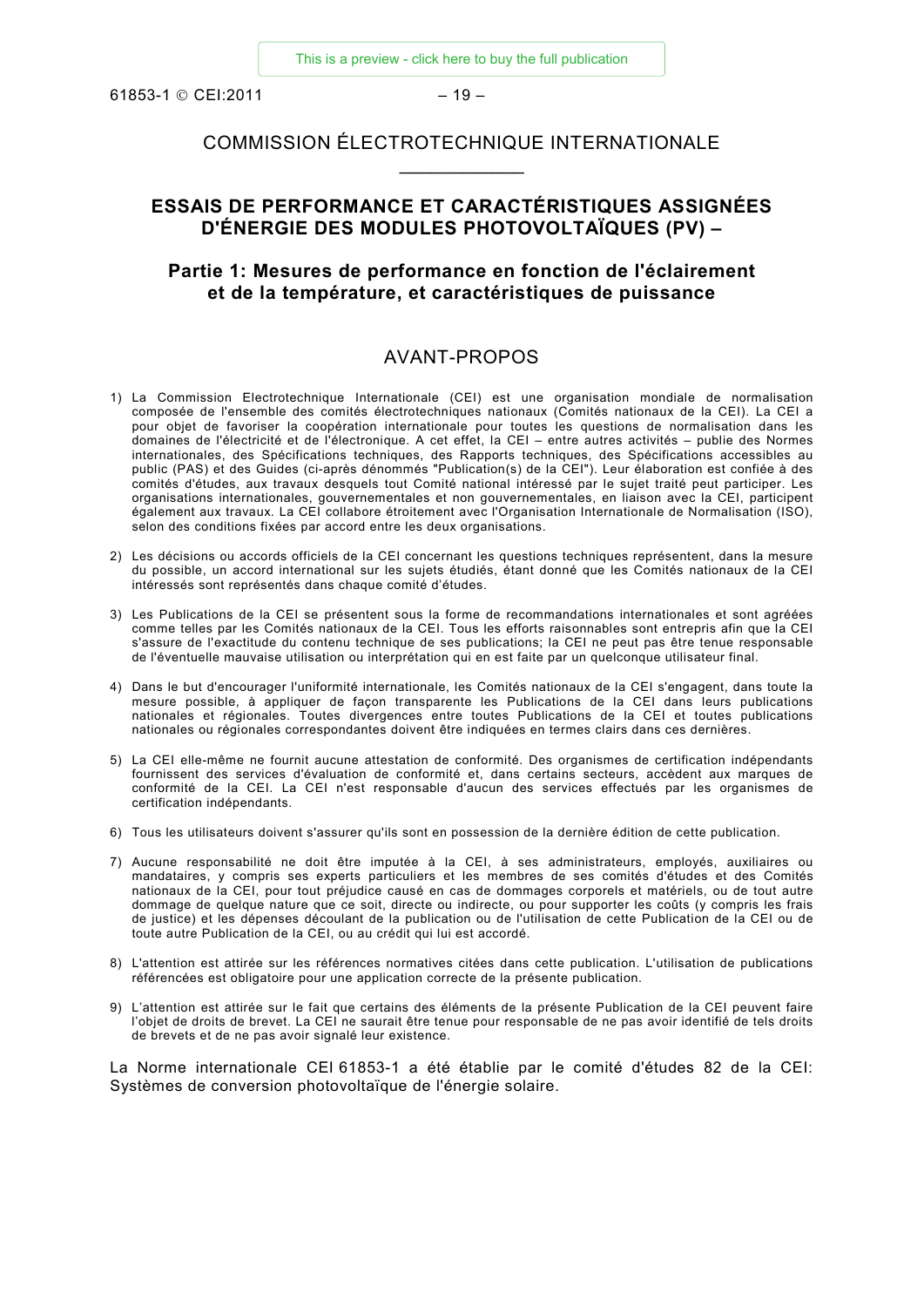$-20 - 61853-1$ © CEI:2011

Le texte de cette norme est issu des documents suivants:

| <b>FDIS</b> | Rapport de vote |
|-------------|-----------------|
| 82/613/FDIS | 82/622/RVD      |

Le rapport de vote indiqué dans le tableau ci-dessus donne toute information sur le vote ayant abouti à l'approbation de cette norme.

Cette publication a été rédigée selon les Directives ISO/CEI, Partie 2.

Une liste de toutes les parties de la série CEI 61853, publiées sous le titre général *Essais de performance et caractéristiques assignées d'énergie des modules photovoltaïques (PV)*, peut être trouvée sur le site web de la CEI.

Le comité a décidé que le contenu de cette publication ne sera pas modifié avant la date de stabilité indiquée sur le site web de la CEI sous "http://webstore.iec.ch" dans les données relatives à la publication recherchée. A cette date, la publication sera

- reconduite,
- supprimée,
- remplacée par une édition révisée, ou
- amendée.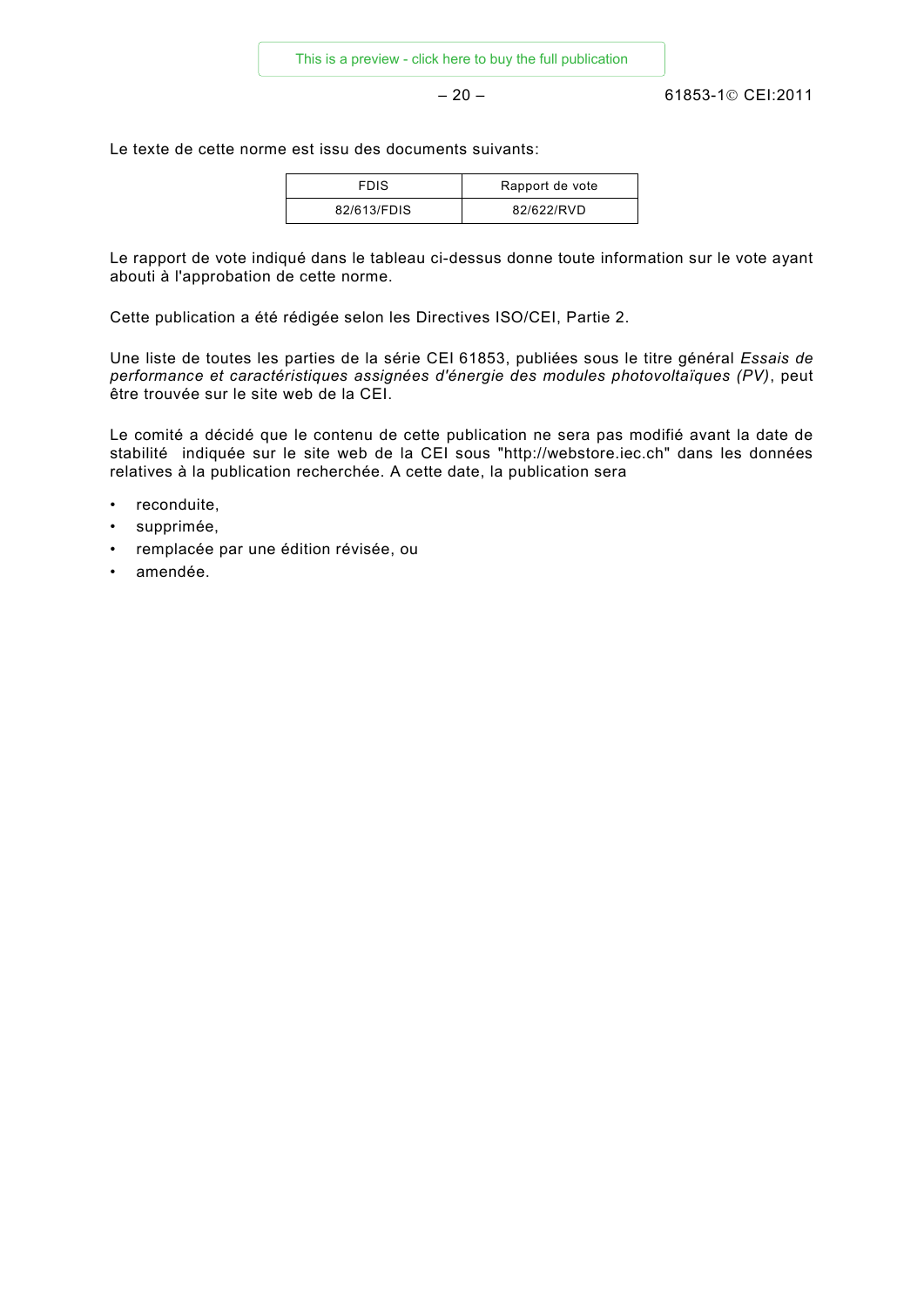61853-1 © CEI:2011 - 21 -

#### INTRODUCTION

La présente série de Normes internationales établit les exigences de la CEI en matière d'évaluation de la performance des modules PV, basées sur la puissance (watts), l'énergie (wattheures) et le coefficient de performance (PR). Elle est rédigée pour être applicable à toutes les technologies PV, y compris les dispositifs non linéaires, mais la méthodologie ne tient pas compte du comportement transitoire, tels les changements induits par la lumière et/ou par le recuit thermique.

La série de normes CEI 61853 comprend les éléments suivants: un guide permettant d'établir une correspondance entre la performance d'un module et une plage étendue de conditions de température et d'éclairement; des méthodes pour caractériser les effets spectraux et angulaires; la définition des profils climatiques de référence (température et éclairement); des méthodes pour évaluer les résultats de puissance et d'énergie instantanées; et une méthode pour exprimer ces résultats sous forme de caractéristiques numériques.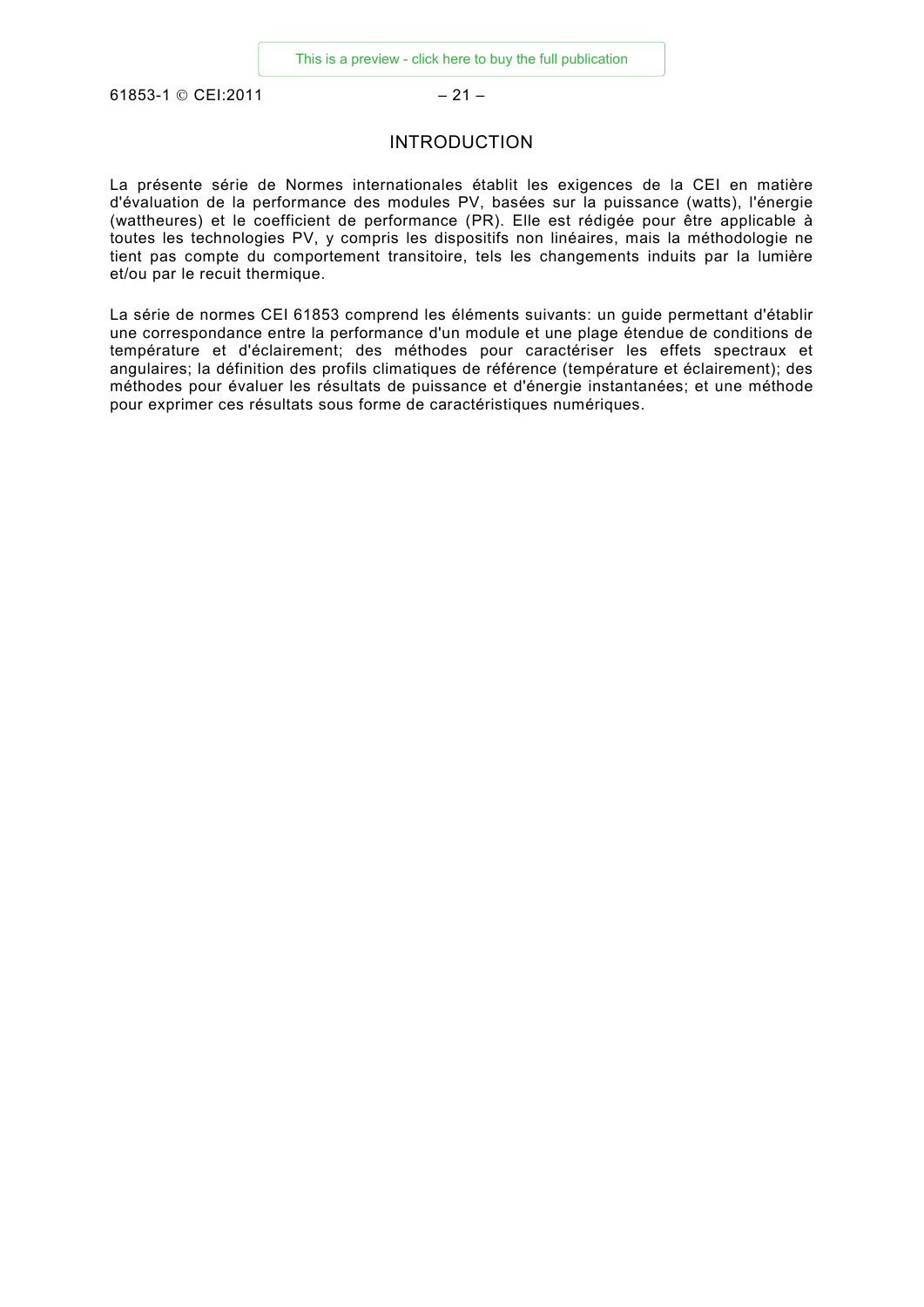# **ESSAIS DE PERFORMANCE ET CARACTÉRISTIQUES ASSIGNÉES D'ÉNERGIE DES MODULES PHOTOVOLTAÏQUES (PV) –**

**Partie 1: Mesures de performance en fonction de l'éclairement et de la température, et caractéristiques de puissance**

#### **1 Domaine d'application et objet**

La présente partie de la CEI 61853 définit les exigences relatives à l'évaluation de la performance d'un module PV, en termes de caractéristiques de puissance (watts), sur une plage d'éclairements et de températures. La CEI 61853-2 décrit les procédures d'essai pour mesurer l'effet de l'angle d'incidence sur la performance, pour évaluer la température d'un module à partir de l'éclairement, la température ambiante et la vitesse du vent, et l'impact de la réponse spectrale sur la production d'énergie. La CEI 61853-3 décrit les calculs des caractéristiques énergétiques d'un module PV (wattheures). La CEI 61853-4 décrit les périodes de temps et les conditions atmosphériques normalisées qui peuvent être utilisées pour calculer les caractéristiques d'énergie normalisées.

L'objet de la présente partie de la CEI 61853 est de définir un système d'essai et de caractérisation, donnant la puissance (watts) du module PV lorsqu'il fonctionne à puissance maximale et pour un ensemble de conditions définies. Un deuxième objet est de fournir un ensemble complet de paramètres de caractérisation relatif au module, sous diverses valeurs d'éclairement et de température. Cet ensemble de mesures est nécessaire pour évaluer les caractéristiques énergétiques du module décrites dans la CEI 61853-3.

#### **2 Références normatives**

Les documents de référence suivants sont indispensables pour l'application du présent document. Pour les références datées, seule l'édition citée s'applique. Pour les références non datées, la dernière édition du document de référence s'applique (y compris les éventuels amendements).

CEI 60410, *Plans et règles d'échantillonnage pour les contrôles par attributs*

CEI 60891:2009, *Dispositifs photovoltaïques – Procédures pour les corrections en fonction de la température et de l'éclairement à appliquer aux caractéristiques I-V mesurées*

CEI 60904-1, *Dispositifs photovoltaïques – Partie 1: Mesure des caractéristiques couranttension des dispositifs photovoltaïques*

CEI 60904-2, *Dispositifs photovoltaïques – Partie 2: Exigences relatives aux dispositifs solaires de référence*

CEI 60904-3, *Dispositifs photovoltaïques – Partie 3: Principes de mesure des dispositifs solaires photovoltaïques (PV) à usage terrestre incluant les données de l'éclairement spectral de référence*

CEI 60904-5, *Dispositifs photovoltaïques – Partie 5: Détermination de la température de cellule équivalente (ECT) des dispositifs photovoltaïques (PV) par la méthode de la tension en circuit ouvert*

CEI 60904-7, *Dispositifs photovoltaïques – Partie 7: Calcul de la correction de désadaptation des réponses spectrales dans les mesures de dispositifs photovoltaïques*